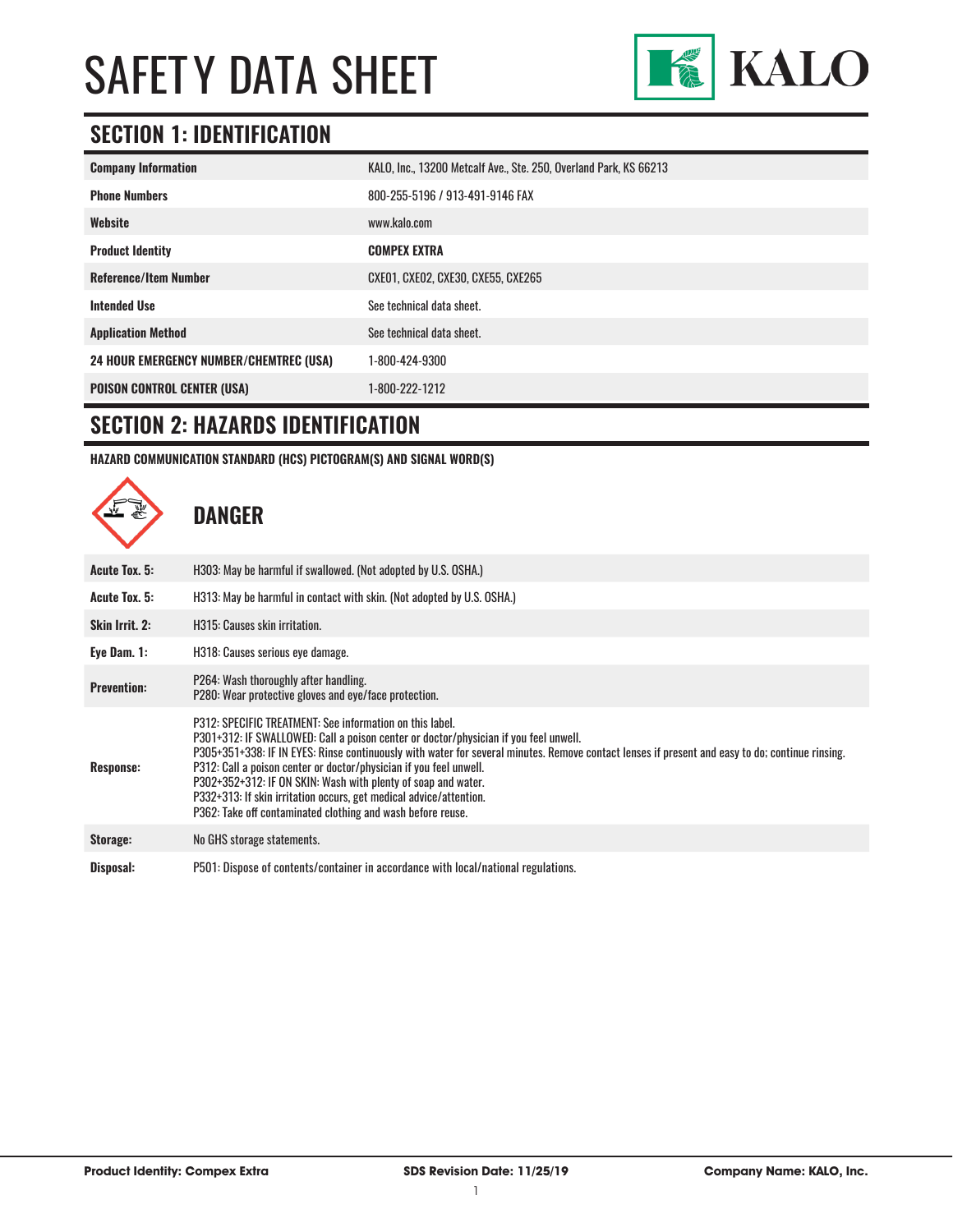

### **SECTION 3: COMPOSITION/INFORMATION ON INGREDIENTS**

**This product is labeled with the following GHS classifications, as it contains substances that present a hazard within the meaning of the relevant State and Federal Hazardous Substances regulations. This product is a proprietary blend and the ingredients and mixture percentages are being withheld as confidential business information.**

| <b>Ingredient/Chemical Designations:</b> | Proprietary surfactant                                          |  |
|------------------------------------------|-----------------------------------------------------------------|--|
| <b>CAS No.:</b>                          | Proprietary                                                     |  |
| Weight %:                                | $25 - 50$                                                       |  |
| Notes:                                   | [1] Substance classified with a health or environmental hazard. |  |
| <b>Ingredient/Chemical Designations:</b> | Proprietary surfactant                                          |  |
| <b>CAS No.:</b>                          | Proprietary                                                     |  |
| Weight %:                                | $10 - 25$                                                       |  |
| Notes:                                   | [1] Substance classified with a health or environmental hazard. |  |
| <b>Ingredient/Chemical Designations:</b> | Proprietary solvent                                             |  |
| <b>CAS No.:</b>                          | Proprietary                                                     |  |
| Weight %:                                | $1.0 - 10$                                                      |  |
| Notes:                                   | [1] Substance classified with a health or environmental hazard. |  |

## **SECTION 4: FIRST AID MEASURES**

#### **[DESCRIPTIONS]**

| General:    | In all cases of doubt, or when symptoms persist, seek medical attention. Never give anything by mouth to an unconscious person.                                                                                                         |
|-------------|-----------------------------------------------------------------------------------------------------------------------------------------------------------------------------------------------------------------------------------------|
| Inhalation: | Remove to fresh air. Keep patient warm and at rest. If breathing is irregular or stopped, give artificial respiration. If unconscious, place in the recovery<br>position and obtain immediate medical attention. Give nothing by mouth. |
| Eyes:       | Irrigate copiously with clean fresh water for at least 10 minutes, holding the eyelids apart and seek medical attention.                                                                                                                |
| Skin:       | Remove contaminated clothing. Wash skin thoroughly with soap and water or use a recognized skin cleanser. Do NOT use solvents or thinners.                                                                                              |
| Ingestion:  | If accidentally swallowed, obtain immediate medical attention. Keep at rest, Do NOT induce vomiting.                                                                                                                                    |
|             | [MOST IMPORTANT SYMPTOMS AND EFFECTS, BOTH ACUTE AND DELAYED]                                                                                                                                                                           |
| Overview:   | No adverse symptoms or effects anticipated under normal handling conditions. See Section 2 for further details.                                                                                                                         |
| Eyes:       | Causes serious eye damage.                                                                                                                                                                                                              |
| Skin:       | May be harmful in contact with skin. (Not adopted by U.S. OSHA.) Causes skin irritation.                                                                                                                                                |
| Ingestion:  | May be harmful if swallowed. (Not adopted by U.S. OSHA.)                                                                                                                                                                                |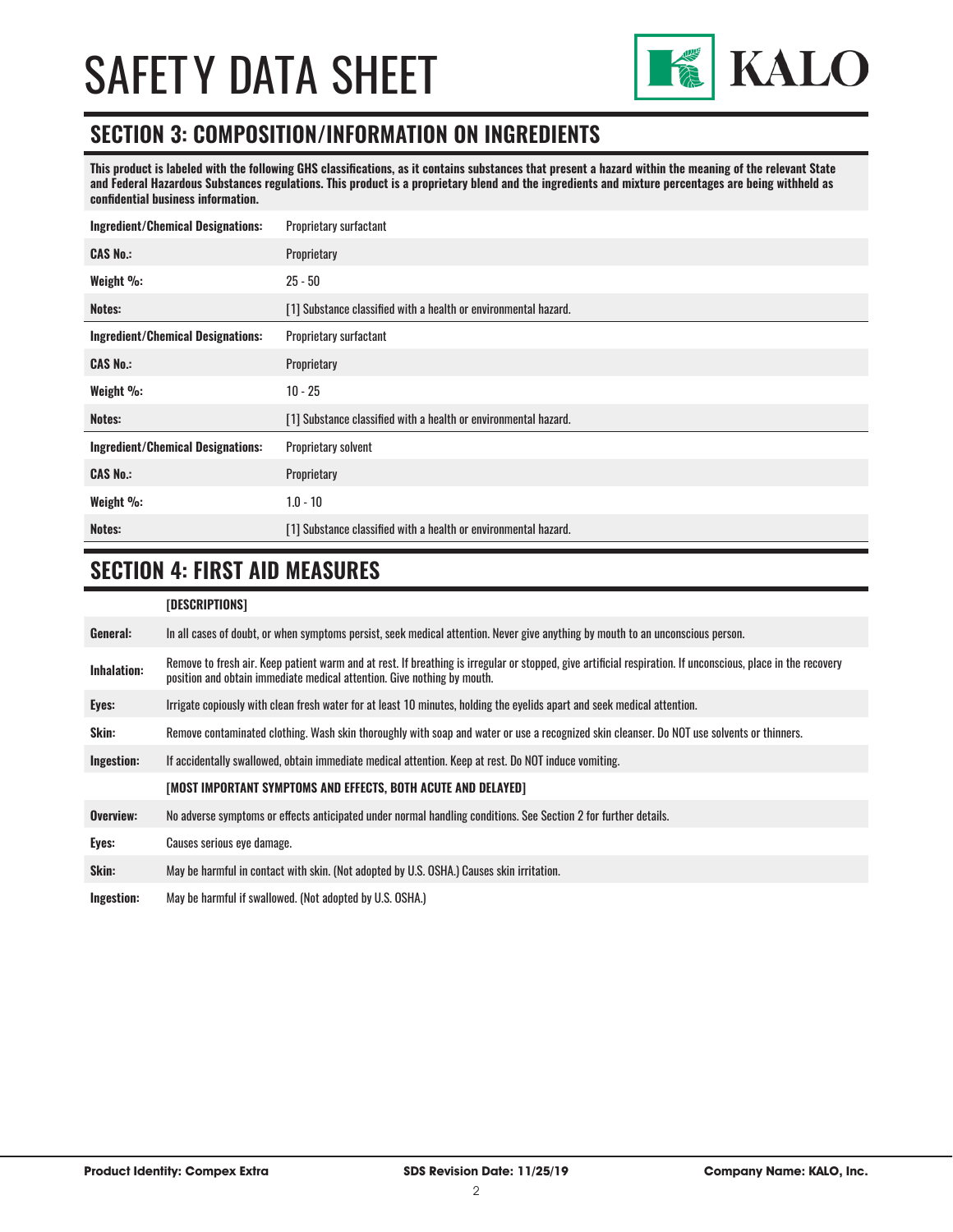

## **SECTION 5: FIREFIGHTING MEASURES**

| <b>Extinguishing Media:</b>     | Alcohol resistant foam, CO <sup>2</sup> , powder, or water spray. Do not use water jet.                                                                                                                                                                                                                                                                |
|---------------------------------|--------------------------------------------------------------------------------------------------------------------------------------------------------------------------------------------------------------------------------------------------------------------------------------------------------------------------------------------------------|
| <b>Special Hazards:</b>         | Combustion may yield smoke, carbon monoxide, and other products of incomplete combustion. Oxides of sulfur, nitrogen or phosphorus may<br>also be formed. Never use welding or cutting torches on or near container, even if empty.                                                                                                                    |
| <b>Advice For Firefighters:</b> | Evacuate area. Prevent contamination from run-off of adjacent areas, streams, drinking water and sewers. Do not flush down sewers or other<br>drainage systems. Exposed firefighters must wear standard protective equipment and in enclosed areas self-contained breathing apparatus.<br>Use water-spray to cool fire-exposed surfaces and personnel. |

## **SECTION 6: ACCIDENTAL RELEASE MEASURES**

| <b>Precautions/Procedures:</b>                                         | Keep all sources of ignition away from spill/release. In case of a major spill or spillage in a confined space evacuate the area and<br>check vapor levels.                                                                                                                                                                                                                                                                                                                                                                                                                                                                                                               |
|------------------------------------------------------------------------|---------------------------------------------------------------------------------------------------------------------------------------------------------------------------------------------------------------------------------------------------------------------------------------------------------------------------------------------------------------------------------------------------------------------------------------------------------------------------------------------------------------------------------------------------------------------------------------------------------------------------------------------------------------------------|
| <b>Environmental Precautions:</b>                                      | Do not allow spills to enter drains or water courses.                                                                                                                                                                                                                                                                                                                                                                                                                                                                                                                                                                                                                     |
| <b>Methods and Material For</b><br><b>Containment and Cleaning Up:</b> | Ventilate the area and avoid breathing vapors. Take the personal protective measures listed in Section 8. Contain and absorb spillage<br>with non-combustible materials (e.g. sand/earth/vermiculite). Place in closed containers outside buildings and dispose of according<br>to the Waste Regulations (see Section 13). Clean, preferably with a detergent. Do not use solvents. Do not allow spills to enter drains<br>or water courses. If drains, sewers, streams or lakes are contaminated, inform the local water company immediately. In the case of<br>contamination of rivers, streams, or lakes, the Environmental Protection Agency should also be informed. |

## **SECTION 7: HANDLING AND STORAGE**

| <b>Precautions For Safe Handling:</b> | Do not get in eyes, on skin, or on clothing. Do not breathe vapors or mists. Keep container closed. Use only with adequate<br>ventilation. Use good personal hygiene practices. Wash hands before eating, drinking, smoking. Remove contaminated clothing<br>and wash before reuse. Destroy contaminated belts and shoes and other items that cannot be decontaminated. Have eyewash<br>accessible to use in handling area. See Section 2 for further details. |
|---------------------------------------|----------------------------------------------------------------------------------------------------------------------------------------------------------------------------------------------------------------------------------------------------------------------------------------------------------------------------------------------------------------------------------------------------------------------------------------------------------------|
| <b>Conditions For Safe Storage:</b>   | Store in tightly closed containers in dry, well-ventilated area, away from excessive heat and incompatibles.<br>See Section 2 [PREVENTION] for further details.                                                                                                                                                                                                                                                                                                |
| <b>Incompatible Materials:</b>        | Oxidizing agents.                                                                                                                                                                                                                                                                                                                                                                                                                                              |
| <b>Specific End Use(s):</b>           | See technical data sheet.                                                                                                                                                                                                                                                                                                                                                                                                                                      |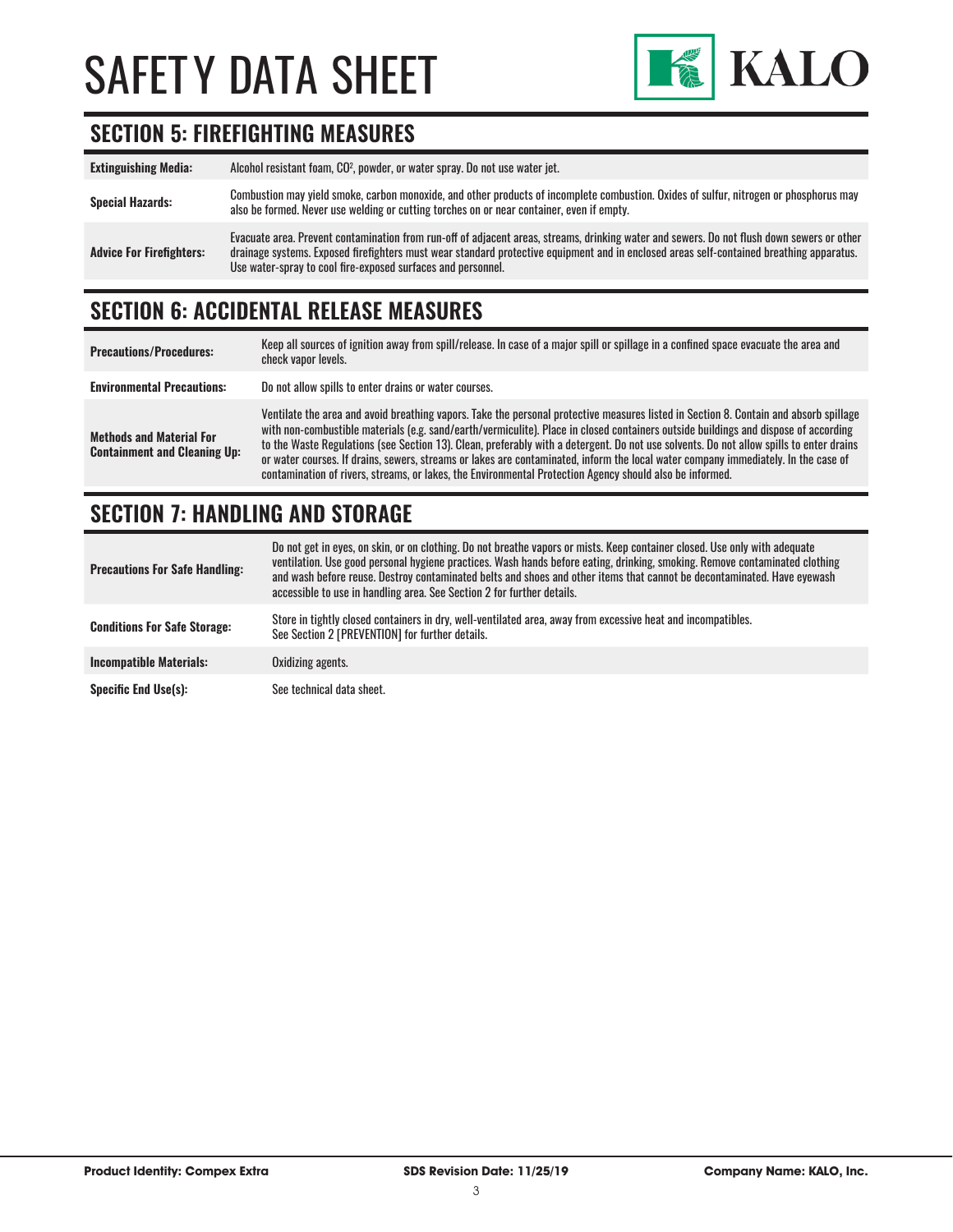

## **SECTION 8: EXPOSURE CONTROLS/PERSONAL PROTECTION**

| <b>Exposure Data:</b> | This product contains the following ingredient with established limits for workplace exposure under OSHA, ACGIH and/or NIOSH. |               |                      |
|-----------------------|-------------------------------------------------------------------------------------------------------------------------------|---------------|----------------------|
| <b>CAS No.</b>        | Ingredient                                                                                                                    | <b>Source</b> | Value                |
| Proprietary           | <b>Proprietary Solvent</b>                                                                                                    | <b>OSHA</b>   | No Established Limit |
|                       |                                                                                                                               | <b>ACGIH</b>  | No Established Limit |
|                       |                                                                                                                               | NIOSH         | No Established Limit |
| <b>CAS No.</b>        | Ingredient                                                                                                                    | <b>Source</b> | Value                |
| Proprietary           | <b>Proprietary Surfactant</b>                                                                                                 | <b>OSHA</b>   | No Established Limit |
|                       |                                                                                                                               | <b>ACGIH</b>  | No Established Limit |
|                       |                                                                                                                               | <b>NIOSH</b>  | No Established Limit |
| <b>CAS No.</b>        | Ingredient                                                                                                                    | <b>Source</b> | Value                |
| Proprietary           | <b>Proprietary Surfactant</b>                                                                                                 | <b>OSHA</b>   | No Established Limit |
|                       |                                                                                                                               | <b>ACGIH</b>  | No Established Limit |
|                       |                                                                                                                               | <b>NIOSH</b>  | No Established Limit |

**Carcinogen Data:** This product contains the following ingredients (at greater than 0.1%) that are suspected of being or known to be a carcinogen under OSHA, NTP or IARC.

| <b>CAS No.</b> | Ingredient                    | <b>Source</b> | Value                                                                 |
|----------------|-------------------------------|---------------|-----------------------------------------------------------------------|
| Proprietary    | <b>Proprietary Solvent</b>    | <b>OSHA</b>   | Select Carcinogen: No                                                 |
|                |                               | <b>NTP</b>    | Known: No / Suspected: No                                             |
|                |                               | <b>IARC</b>   | Group 1: No / Group 2a: No / Group 2b: No / Group 3: No / Group 4: No |
| <b>CAS No.</b> | Ingredient                    | <b>Source</b> | Value                                                                 |
|                | <b>Proprietary Surfactant</b> | <b>OSHA</b>   | Select Carcinogen: No                                                 |
| Proprietary    |                               | <b>NTP</b>    | Known: No / Suspected: No                                             |
|                |                               | <b>IARC</b>   | Group 1: No / Group 2a: No / Group 2b: No / Group 3: No / Group 4: No |
| <b>CAS No.</b> | Ingredient                    | Source        | <b>Value</b>                                                          |
| Proprietary    | <b>Proprietary Surfactant</b> | <b>OSHA</b>   | Select Carcinogen: No                                                 |
|                |                               | <b>NTP</b>    | Known: No / Suspected: No                                             |
|                |                               | <b>IARC</b>   | Group 1: No / Group 2a: No / Group 2b: No / Group 3: No / Group 4: No |

#### **[EXPOSURE CONTROLS]**

| <b>Respiratory:</b>          | If workers are exposed to concentrations above the exposure limit, they must use the appropriate certified respirators.                                                                                                                                                                                                                |
|------------------------------|----------------------------------------------------------------------------------------------------------------------------------------------------------------------------------------------------------------------------------------------------------------------------------------------------------------------------------------|
| Eyes:                        | Wear safety eyewear (e.g. safety spectacles/goggles/visors) to protect against the splash of liquids.                                                                                                                                                                                                                                  |
| Skin:                        | Overalls, which cover the body, arms, and legs, should be worn. Skin should not be exposed. All parts of the body should be washed after contact.                                                                                                                                                                                      |
| <b>Engineering Controls:</b> | Provide adequate ventilation. Where reasonably practicable, this should be achieved by the use of local exhaust ventilation and good general<br>extraction. If these are not sufficient to maintain concentrations of particulates, and any vapor below occupational exposure limits, suitable<br>respiratory protection must be worn. |
| <b>Ather Work Practices:</b> | See technical data sheet See Section 2 [PREVENTION] for further details                                                                                                                                                                                                                                                                |

**Other Work Practices:** See technical data sheet. See Section 2 [PREVENTION] for further details.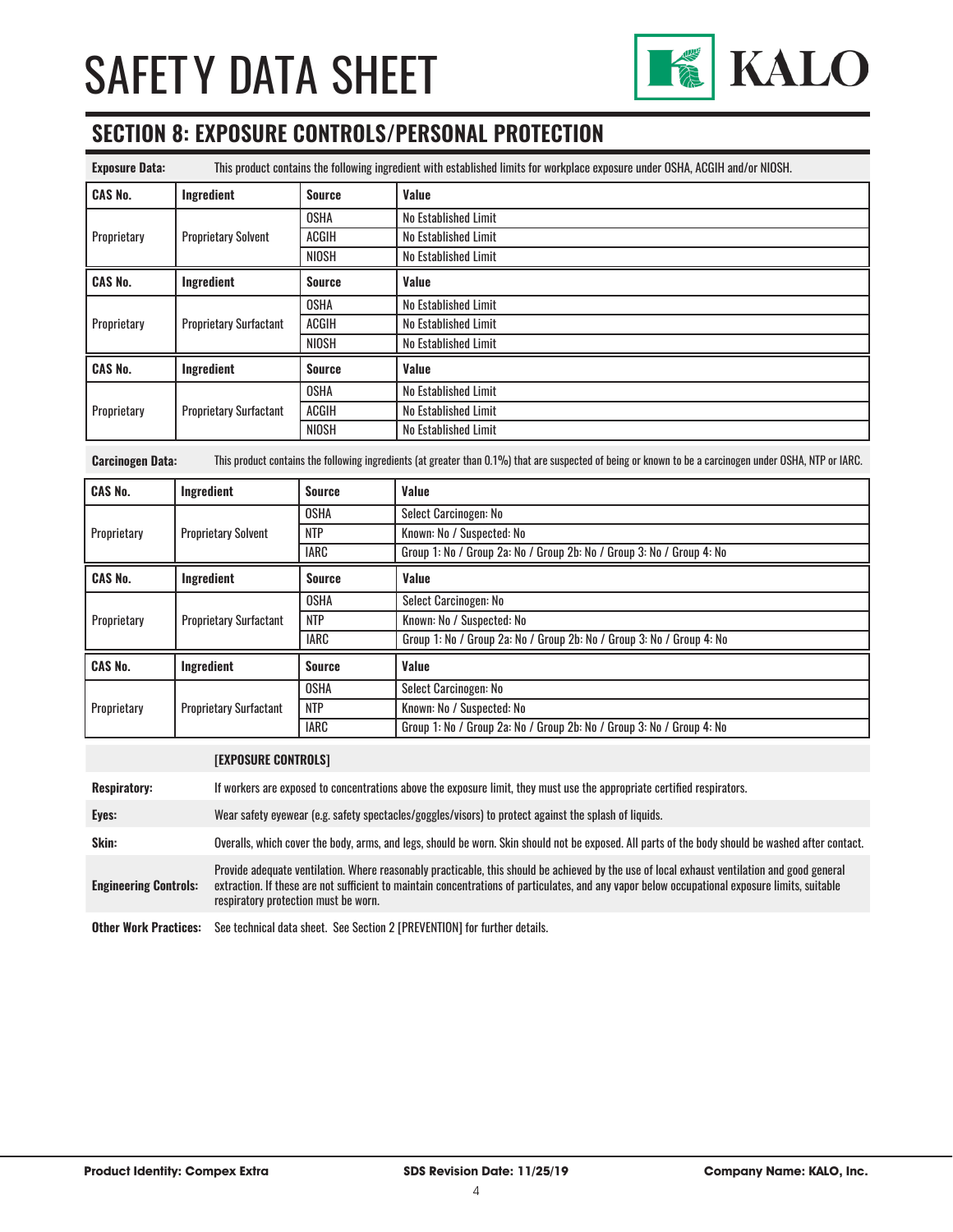

## **SECTION 9: PHYSICAL AND CHEMICAL PROPERTIES**

| Appearance:                                       | Pale Yellow Liquid             |
|---------------------------------------------------|--------------------------------|
| Odor:                                             | Mild                           |
| <b>Odor Threshold:</b>                            | <b>Not Measured</b>            |
| pH:                                               | $10 - 11$                      |
| <b>Specific Gravity:</b>                          | $1.03 - 1.13$                  |
| <b>Flashpoint and Method:</b>                     | >200°F (>93°C) SETA Closed Cup |
| <b>Solubility in Water:</b>                       | Soluble in water @ 20°C        |
| Viscosity (cSt):                                  | <b>Not Measured</b>            |
| <b>VOC%:</b>                                      | <b>Not Measured</b>            |
| Vapor Pressure (Pa):                              | <b>Not Measured</b>            |
| <b>Vapor Density:</b>                             | <b>Not Measured</b>            |
| <b>Density:</b>                                   | <b>Not Measured</b>            |
| <b>Melting/Freezing Points:</b>                   | <b>Not Measured</b>            |
| Initial Boiling Point/Range (°F/°C):              | <b>Not Measured</b>            |
| <b>Flammability (Solid, Gas):</b>                 | <b>Not Measured</b>            |
| <b>Upper Flammability/Explosive Limits:</b>       | <b>Not Measured</b>            |
| Lower Flammability/Explosive Limits:              | <b>Not Measured</b>            |
| <b>Decomposition Temperature:</b>                 | <b>Not Measured</b>            |
| <b>Auto-Ignition Temperature:</b>                 | <b>Not Measured</b>            |
| <b>Volatility:</b>                                | <b>Not Measured</b>            |
| <b>Molecular Weight:</b>                          | <b>Not Measured</b>            |
| Partition Co-Efficient n-octanol/water (Log Kow): | <b>Not Measured</b>            |
| <b>Evaporation Rate (Ether=1):</b>                | <b>Not Measured</b>            |
| <b>Particle Size:</b>                             | <b>Not Measured</b>            |
| Other:                                            | No other relevant information. |

## **SECTION 10: STABILITY AND REACTIVITY**

| <b>Reactivity:</b>                       | Not chemically reactive.                                                                                |
|------------------------------------------|---------------------------------------------------------------------------------------------------------|
| <b>Chemical Stability:</b>               | Stable under normal ambient and anticipated conditions of use.                                          |
| <b>Hazardous Reactions:</b>              | Hazardous reactions not anticipated.                                                                    |
| <b>Conditions To Avoid:</b>              | Extended exposure to high temperatures can cause decomposition. Avoid all possible sources of ignition. |
| <b>Incompatible Materials:</b>           | Oxidizing agents.                                                                                       |
| <b>Hazardous Decomposition Products:</b> | Not anticipated under normal conditions of use.                                                         |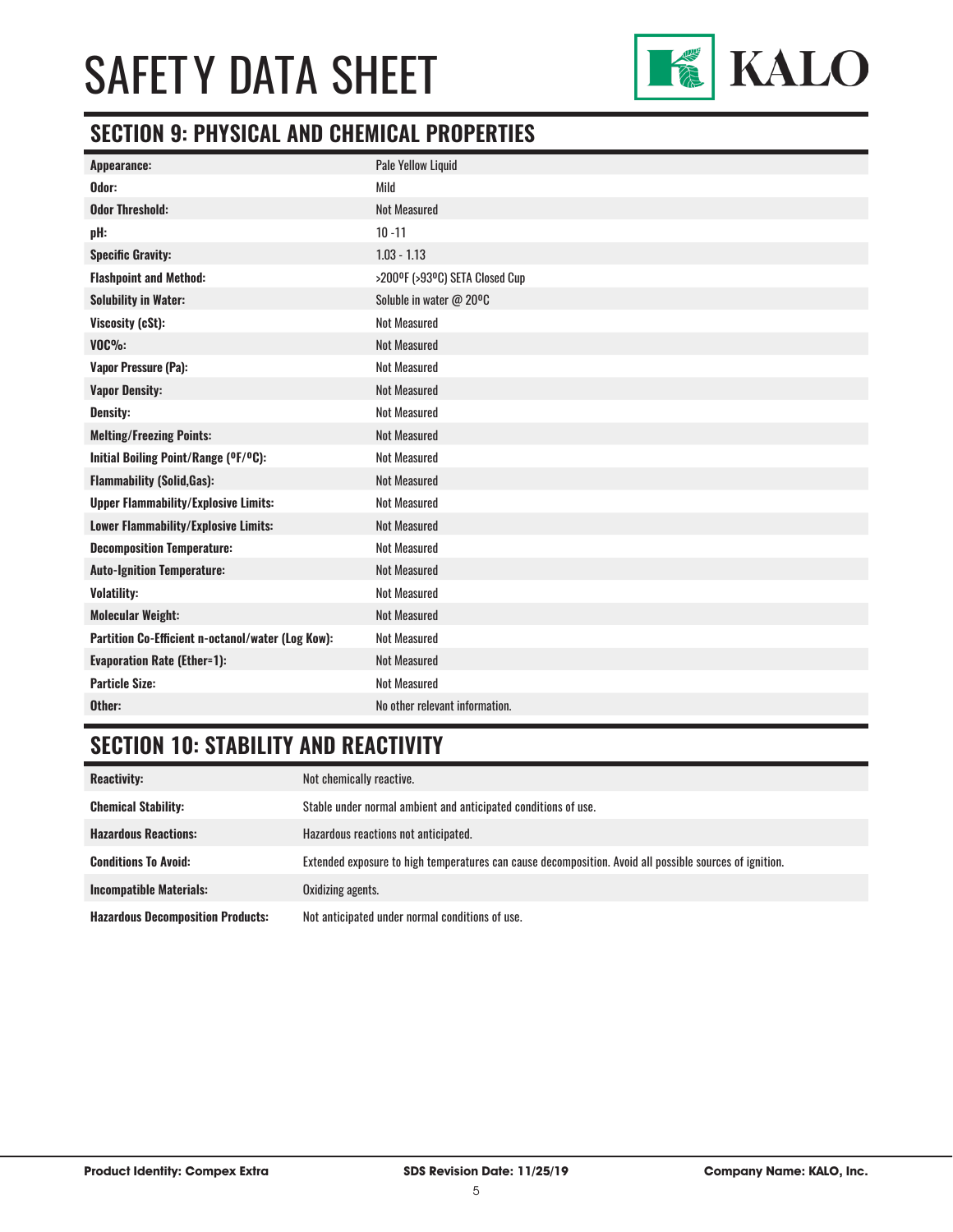

### **SECTION 11: TOXICOLOGICAL INFORMATION**

|                                                                   | [ACUTE TOXICITY ESTIMATE]                                        |                          |
|-------------------------------------------------------------------|------------------------------------------------------------------|--------------------------|
| Ingredients:                                                      | Proprietary Blends of Surfactant and Solvent                     |                          |
| Oral LD50mg/kg:                                                   | >2,000.00                                                        |                          |
| Skin LD50mg/kg:                                                   | >2,000.00                                                        |                          |
| Inhalation Vapor LC50mg/L/4hr:                                    | >20.00                                                           |                          |
| Inhalation Dust/Mist LC50mg/L/4hr:                                | >20.00                                                           |                          |
| <b>ITEM</b>                                                       | <b>HAZARD</b>                                                    | <b>CATEGORY</b>          |
| <b>Acute Toxicity (mouth):</b>                                    | May be harmful if swallowed. (Not adopted by U.S. OSHA.)         | 5                        |
| <b>Acute Toxicity (skin):</b>                                     | May be harmful in contact with skin. (Not adopted by U.S. OSHA.) | $5\phantom{.0}$          |
| <b>Acute Toxicity (inhalation):</b>                               | Not Applicable                                                   | $\overline{\phantom{a}}$ |
| <b>Skin Corrosion/Irritation:</b>                                 | <b>Causes skin irritation.</b>                                   | $\mathbf{2}$             |
| <b>Eye Damage/Irritation:</b>                                     | <b>Causes serious eye damage.</b>                                | 1                        |
| <b>Sensitization (respiratory):</b>                               | <b>Not Applicable</b>                                            |                          |
| <b>Sensitization (skin):</b>                                      | Not Applicable                                                   | $\overline{\phantom{a}}$ |
| <b>Germ Toxicity:</b>                                             | <b>Not Applicable</b>                                            | $\qquad \qquad -$        |
| <b>Carcinogenicity:</b>                                           | Not Applicable                                                   |                          |
| <b>Reproductive Toxicity:</b>                                     | <b>Not Applicable</b>                                            |                          |
| <b>Specific Target Organ Systemic Toxicity-Single Exposure:</b>   | Not Applicable                                                   | $-$                      |
| <b>Specific Target Organ Systemic Toxicity-Repeated Exposure:</b> | <b>Not Applicable</b>                                            |                          |
| <b>Aspiration Hazard:</b>                                         | <b>Not Applicable</b>                                            |                          |

### **SECTION 12: ECOLOGICAL INFORMATION**

| <b>Toxicity:</b>                       | No additional information provided for this product.  |
|----------------------------------------|-------------------------------------------------------|
| <b>Persistence and Degradability:</b>  | There is no data available on the preparation itself. |
| <b>Bioaccumulative Potential:</b>      | Not measured.                                         |
| <b>Mobility In Soil:</b>               | No data available.                                    |
| <b>Results of PBT and vPvB Assess:</b> | This product contains no PBT/vPvB chemicals.          |
| <b>Other Adverse Effects:</b>          | No data available.                                    |

## **SECTION 13: DISPOSAL CONSIDERATIONS**

**Waste Treatment Methods:**

Do not allow into drains or water courses. Wastes and emptied containers should be disposed of in accordance with regulations made under the Control of Pollution Act and the Environmental Protection Act. Using information provided in this data sheet advice should be obtained from the Waste Regulation Authority, whether the special waste regulations apply. Dispose of contents in accordance with local and national regulations.